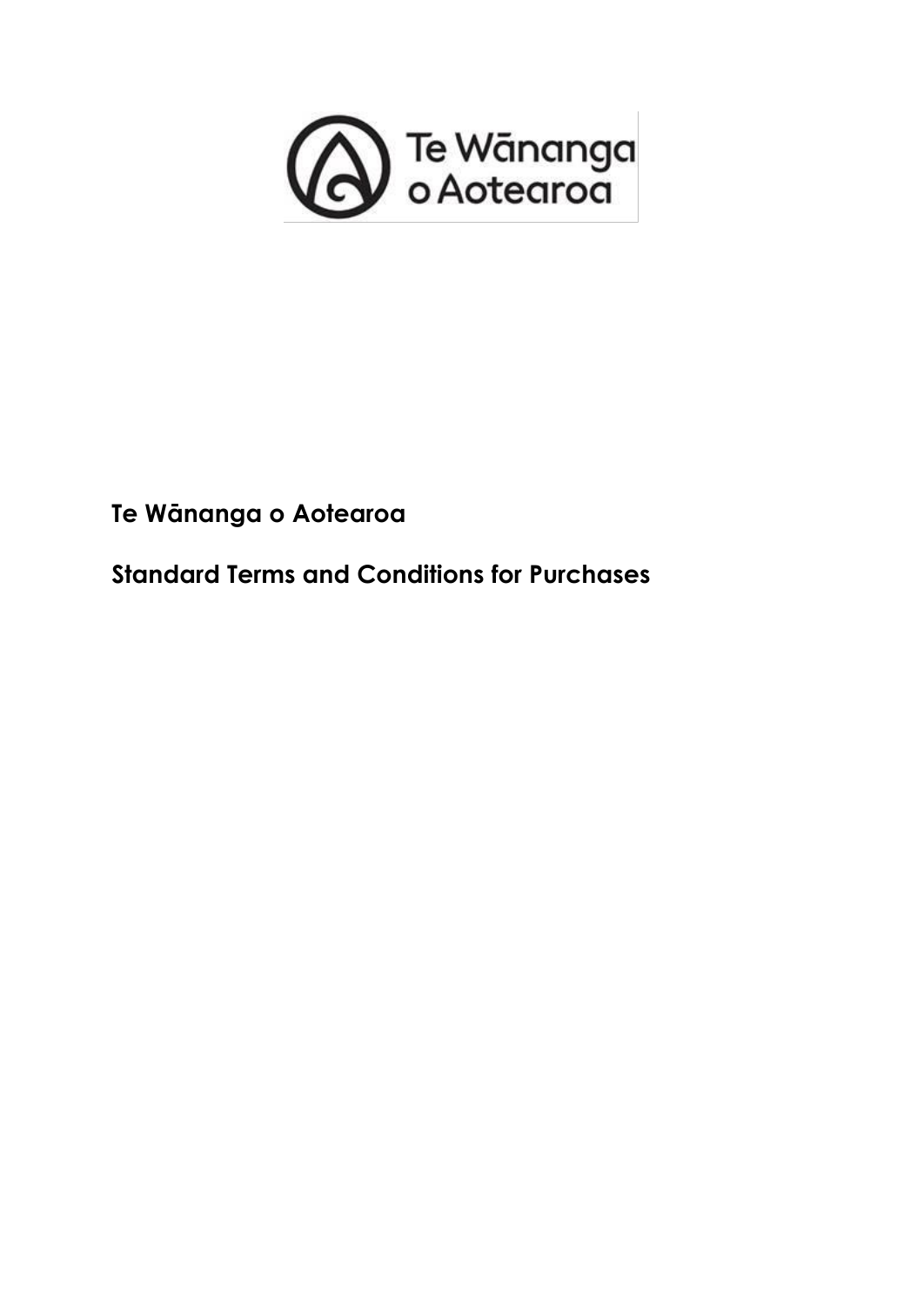## **Contents**

| 1.  |  |
|-----|--|
| 2.  |  |
| 3.  |  |
| 4.  |  |
| 5.  |  |
| 6.  |  |
| 7.  |  |
| 8.  |  |
| 9.  |  |
| 10. |  |
| 11. |  |
| 12. |  |
| 13. |  |
| 14. |  |
| 15. |  |
| 16. |  |
| 17. |  |
| 18. |  |
| 19. |  |
| 20. |  |
| 21. |  |
| 22. |  |
| 23. |  |
| 24. |  |
| 25. |  |
| 26. |  |
| 27. |  |
| 28. |  |
| 29. |  |
| 30. |  |
| 31. |  |
| 32. |  |
| 33. |  |
| 34. |  |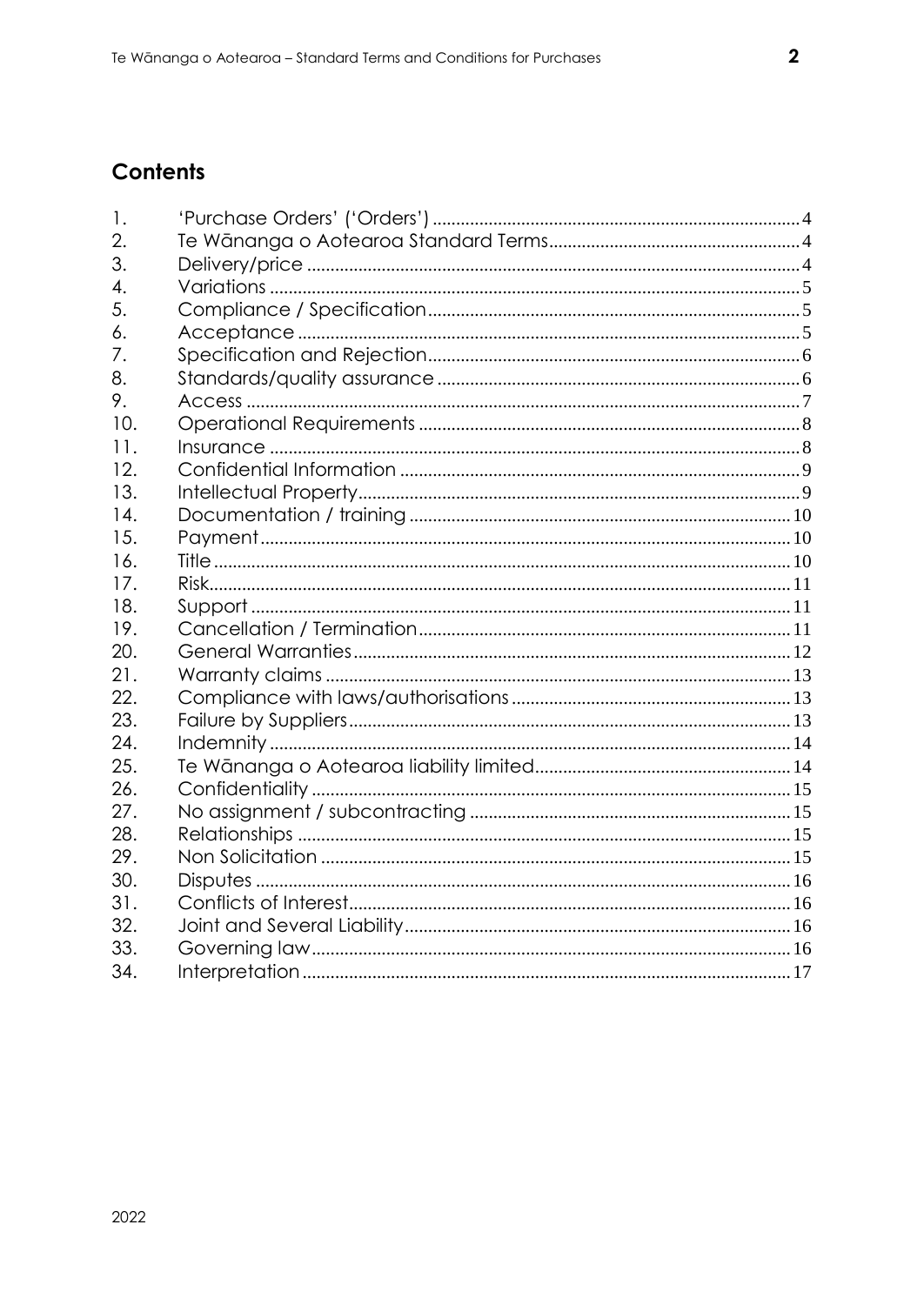#### **Introduction**

In the absence of a specific variation, these are the only contractual provisions that apply between Te Wānanga o Aotearoa and the 'Supplier' to the exclusion of any other terms and conditions contained in Supplier documentation including packing slips, purchase Order confirmations etc.

A specific variation must be agreed to in writing with an authorised Te Wānanga o Aotearoa Head Office signatory.

The Terms and Conditions below form part of any contract or agreement of any sort entered into by Te Wānanga o Aotearoa.

Any questions suppliers may have with relation to these terms should be directed toward one of the staff in Te Wānanga o Aotearoa Procurement function. They can be reached through Te Wānanga o Aotearoa main switchboard on 07 872 0330.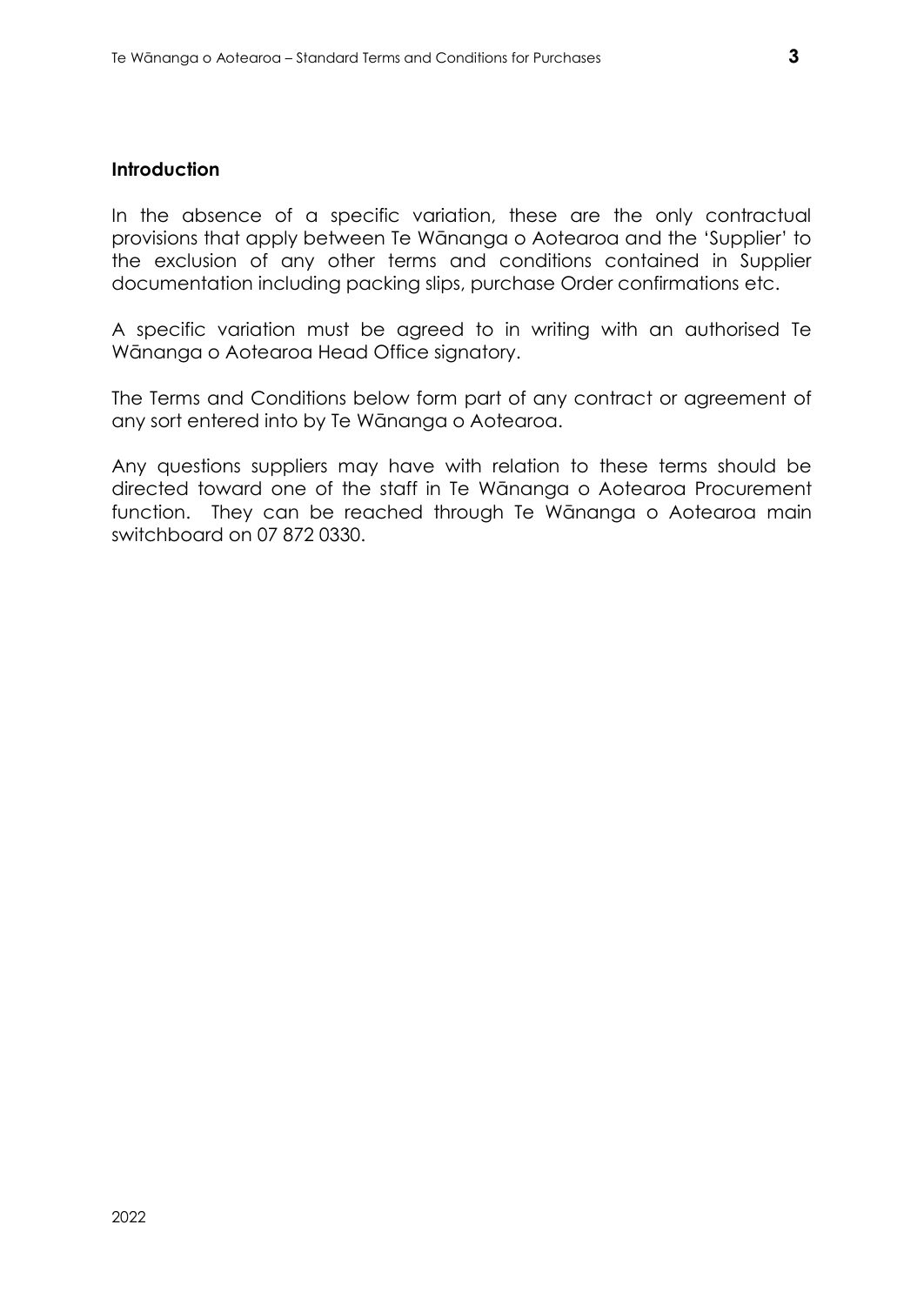## <span id="page-3-0"></span>1. **'Purchase Orders' ('Orders')**

- 1.1 The Supplier will not provide goods or services to Te Wānanga o Aotearoa without having first received a complete and accurate Order form which contains the following details:
	- (a) The supplier's name and address;
	- (b) Te Wānanga o Aotearoa address and a contact name for invoicing;
	- (c) Where different, the delivery address and the name of a contact who will be responsible for receiving the goods;
	- (d) Where the requestor is not going to receive the goods directly then the requestors name should also be on the Purchase Order.
	- (e) Specification/description of the goods and/or services together with unit cost, quantity, GST and total cost payable by Te Wānanga o Aotearoa;
	- (f) Where Stock Keeping Unit codes (SKU's) or product numbers are available they may also be included on the Purchase Order (available on Workplace requisition for high usage items);
	- (g) Payment terms (including specified currency where appropriate);
	- (h) Expected delivery date;
	- (i) Reference to Te Wānanga o Aotearoa Standard Terms and Conditions;
	- (j) Any other instructions or specifications that may have been agreed verbally with the supplier.

## <span id="page-3-1"></span>2. **Te Wānanga o Aotearoa Standard Terms**

2.1 In instances where the Supplier has provided goods / services in response to an Order placed by Te Wānanga o Aotearoa then the Supplier is deemed to have accepted Te Wānanga o Aotearoa Standard Terms and Conditions.

## <span id="page-3-2"></span>3. **Delivery/price**

- 3.1 The Supplier will deliver each good/service Ordered by Te Wānanga o Aotearoa how, by when, where and for the prices specified in the applicable Order or Agreement.
- 3.2 Time is of the essence and goods / services shall be delivered or performed on the date and at the place specified in the Order and in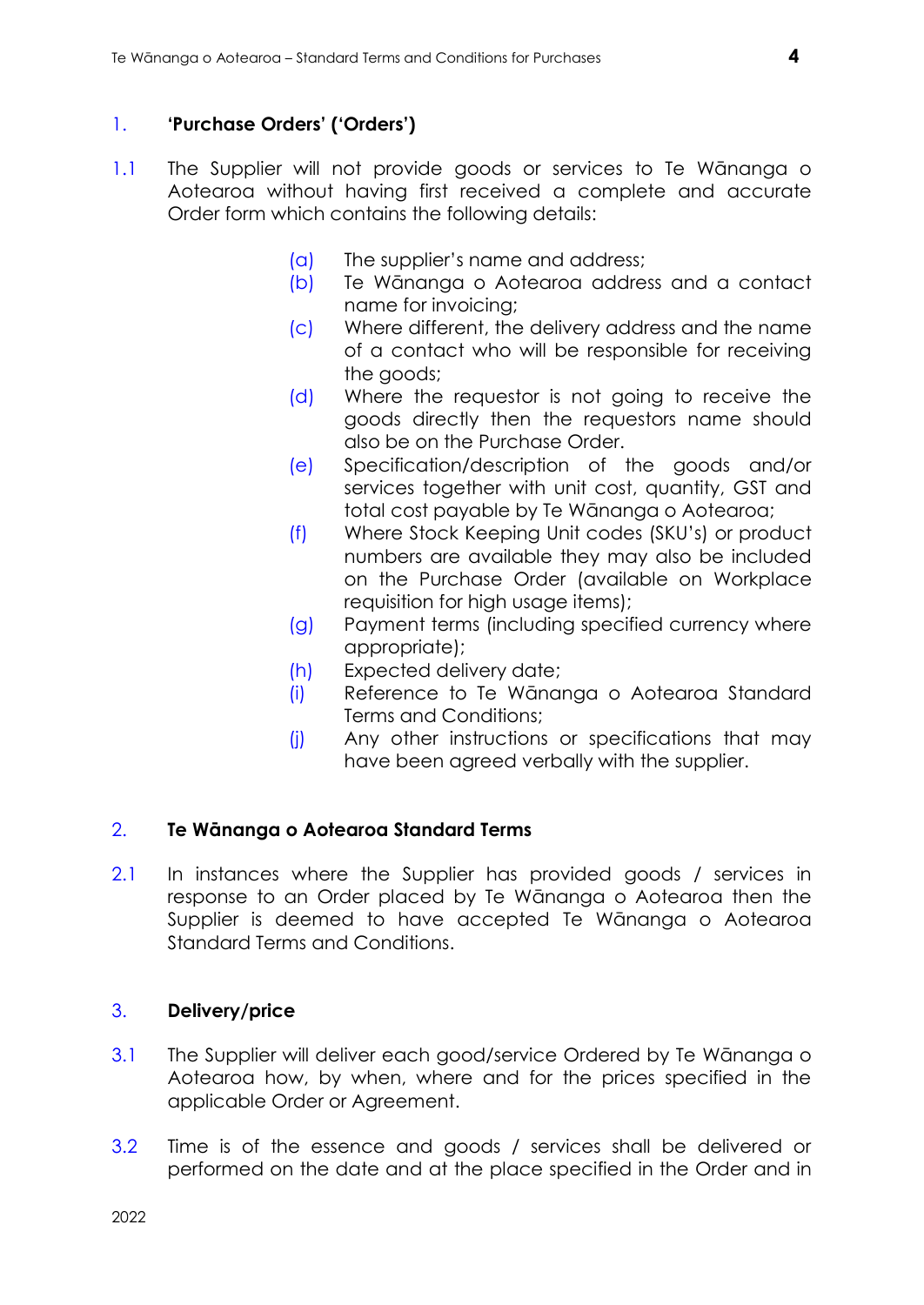accordance with any additional instructions specified by Te Wānanga o Aotearoa.

- 3.3 Unless expressly specified the goods and services shall be delivered during Te Wānanga o Aotearoa normal business hours.
- 3.4 Except for GST, prices are inclusive of all costs associated with the supply unless otherwise specified.
- 3.5 The Supplier will keep Te Wānanga o Aotearoa informed about delivery progress to ensure both parties are aware of each others intended actions.
- 3.6 Te Wānanga o Aotearoa may reject any goods or services delivered and shall have no liability whatsoever to the supplier if the provisions of this clause 3 are not complied with.

## <span id="page-4-0"></span>4. **Variations**

4.1 Except in the case of goods which must be specifically manufactured to meet the requirements of Te Wānanga o Aotearoa, Te Wānanga o Aotearoa may vary or cancel any of its requirements for any good or service prior to completion of delivery. The Supplier will accommodate variations by Te Wānanga o Aotearoa. Fair adjustments will be made to prices and delivery requirements due to variations by Te Wānanga o Aotearoa, except if the Supplier does not give Te Wānanga o Aotearoa a written request for an adjustment within 5 working days after notice of each variation, no increase adjustment will be made.

#### <span id="page-4-1"></span>5. **Compliance / Specification**

5.1 The goods and/or services must conform in all respects with the specifications and any other requirements or descriptions stated in the Order. All goods must be of sound materials, workmanship and (where you are responsible for this) design and shall be equal in all respects to relevant samples or patterns provided by or accepted by Te Wānanga o Aotearoa. All services / goods shall be free from all defects including (to the extent that the Supplier is responsible for design) defects in design.

#### <span id="page-4-2"></span>6. **Acceptance**

6.1 Te Wānanga o Aotearoa may carry out any reasonable or agreed acceptance test of any good/service, component and related system.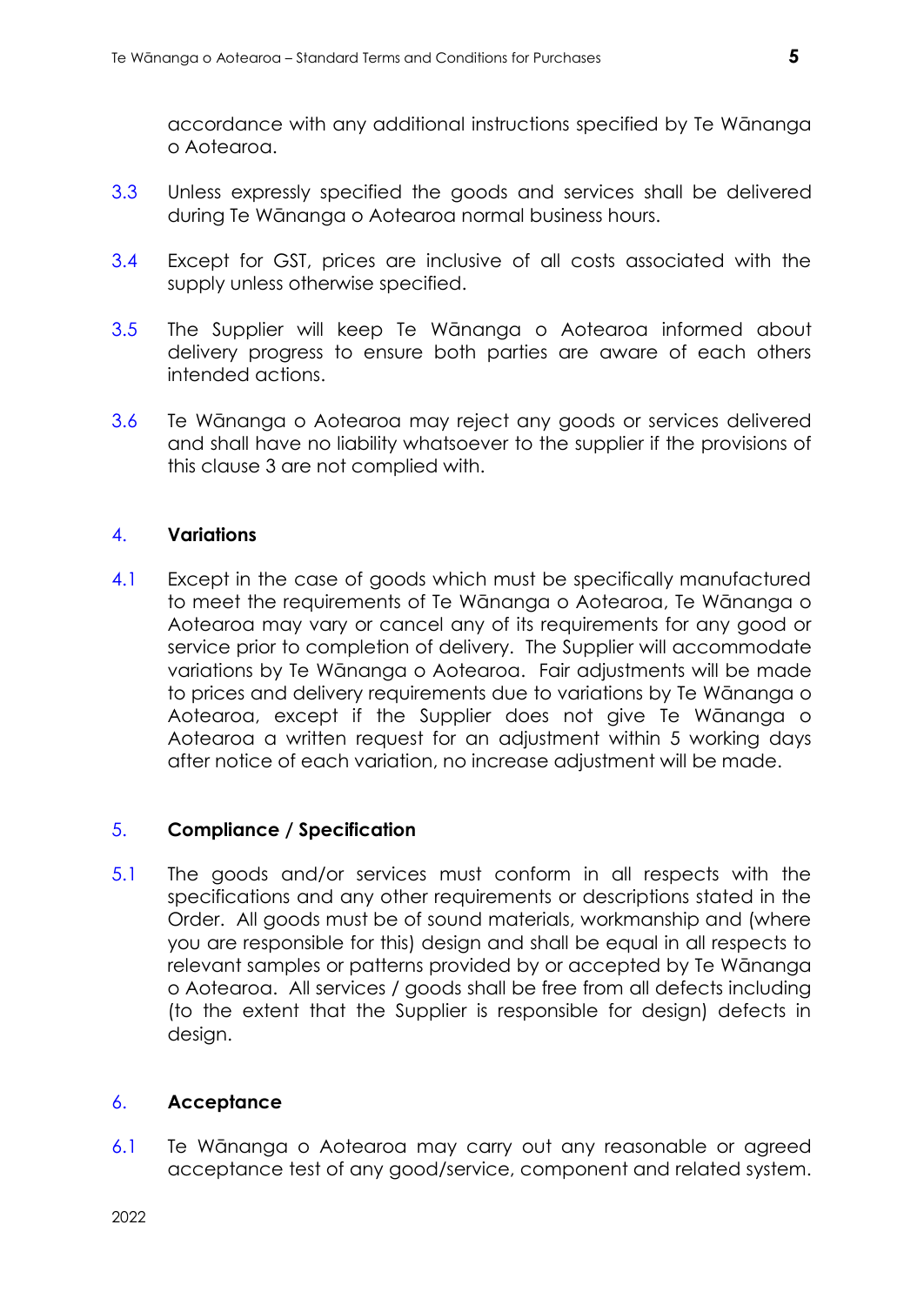The Supplier will assist and promptly remedy any acceptance test failure at the Supplier's cost.

- 6.2 If by the nature of the goods and/or the services any defects or any failure to conform with the terms of the Order do not or would not become apparent (despite the carrying out of any examination and/or acceptance tests) until after use, then as soon as it becomes apparent that the goods and/or the services do not conform with the terms of the Order, Te Wānanga o Aotearoa may reject or require the replacement / re-performance of such goods / services even after a reasonable period of use. The Supplier shall within a reasonable period at its own expense remove any such goods from the premises to which have been delivered or supplied and may at Te Wānanga o Aotearoa request be required to make a full refund of any moneys paid by Te Wānanga o Aotearoa and compensate it by way of damages for any losses suffered.
- 6.3 Te Wānanga o Aotearoa signature given on any delivery note or other documentation presented for signature in connection with delivery of the goods is evidence only of the number of packages received. In particular, it is no evidence that the correct quantity or number of goods has been delivered or that the goods delivered are in good condition or of the correct quality.

#### <span id="page-5-0"></span>7. **Specification and Rejection**

- 7.1 Any goods and/or services rejected under Clause 5 or 6 must at Te Wānanga o Aotearoa request be replaced or re-performed as the case may be by the Supplier at the Supplier's expense.
- 7.2 Alternatively Te Wānanga o Aotearoa may decide to cancel the Order as provided for in Clause 19 both in respect of the goods and/or the services in question and / or the whole of the undelivered balance (if any) of the goods and/or the remainder of the services (if any) covered by the Order.
- 7.3 All rejected goods will be returned to the Supplier at the Supplier's expense.

## <span id="page-5-1"></span>8. **Standards/quality assurance**

- 8.1 In making its supply, the Supplier must:
	- (a) Use appropriate due diligence, care and skill, and ensure that supply is carried out by appropriately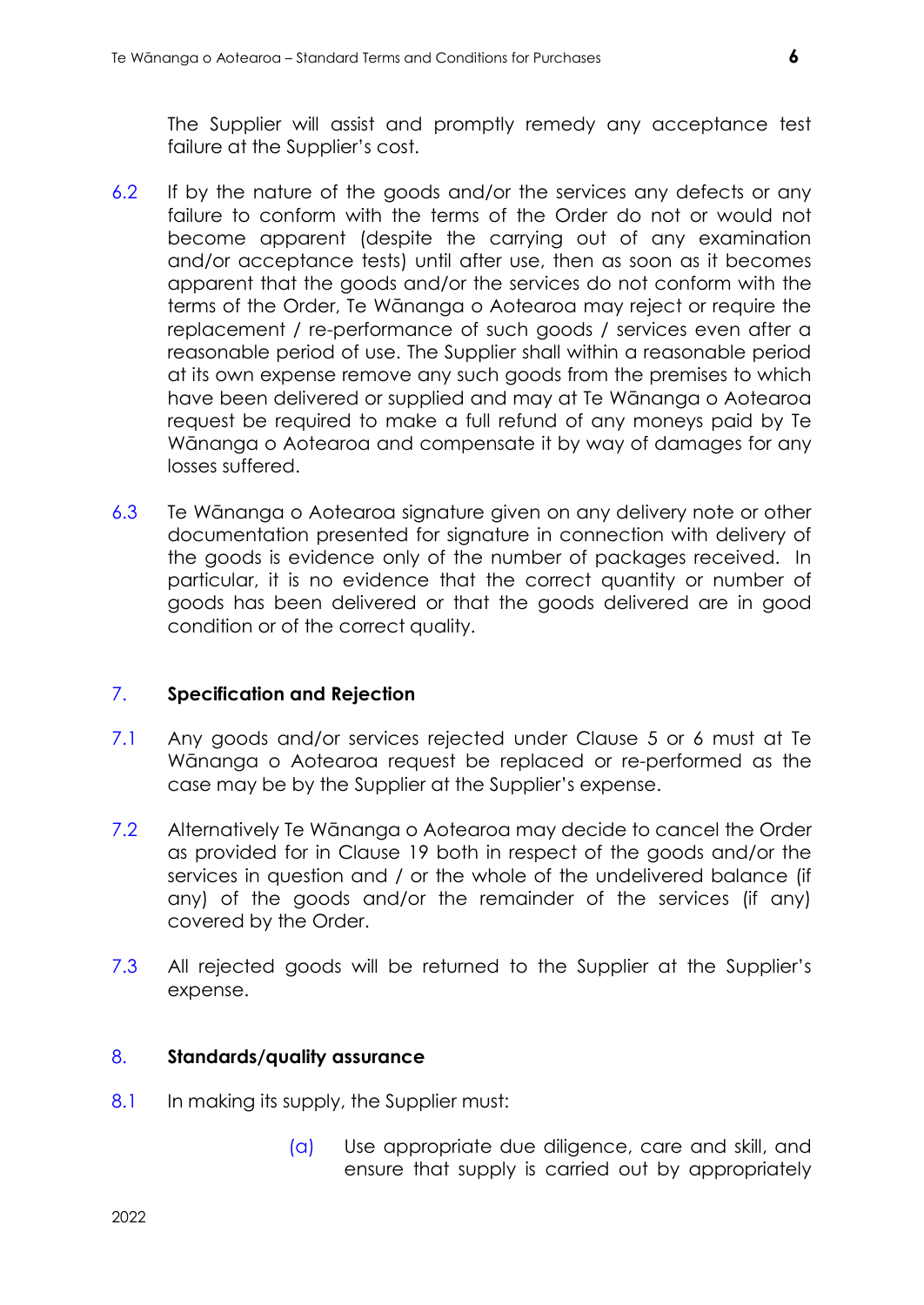trained, qualified, experienced and supervised persons; and

- (b) Comply with standards and quality assurance systems made known by Te Wānanga o Aotearoa at the time an Order is supplied by it.
- (c) If no standard is specified in respect of a supply, then the supply will be to the best standard in the applicable profession or industry.
- 8.2 Te Wānanga o Aotearoa may observe and review anything being undertaken by any Supplier in relation to an Order and the agreement arising from that Order and shall have such access to premises, employees of the Supplier, materials, machinery and the like as is necessary for it to complete the carry out of that observation and review.
- 8.3 If Te Wānanga o Aotearoa should reasonably require it, the Supplier will ensure that any named representative or employee ceases to be involved in the supply of the goods and services in question from the date of the request made by Te Wānanga o Aotearoa.

## <span id="page-6-0"></span>9. **Access**

- 9.1 Subject to Te Wānanga o Aotearoa security, operational and documentation requirements and this clause 9, Te Wānanga o Aotearoa will allow the Supplier's representative access at reasonable times to relevant property as necessary for the delivery of each good/service.
- 9.2 The Supplier will co-operate with other persons and not restrict any other person's activities during access and generally when performing this Contract. The Supplier will minimise disruption, and promptly tidy up and make good any damage or problems caused at the Supplier cost.
- 9.3 If Supplier personnel, representatives *or* subcontractors attend a Te Wānanga o Aotearoa site to provide goods or services or provide face-to-face services, the Supplier must ensure that all of such personnel hold a valid "My Vaccine Pass" (as renamed or superseded by equivalent official record from time to time). Where this is the case, the Supplier must ensure that relevant personnel present their My Vaccine Pass where requested to by Te Wānanga o Aotearoa. If the Supplier fails to comply with this clause 9.3: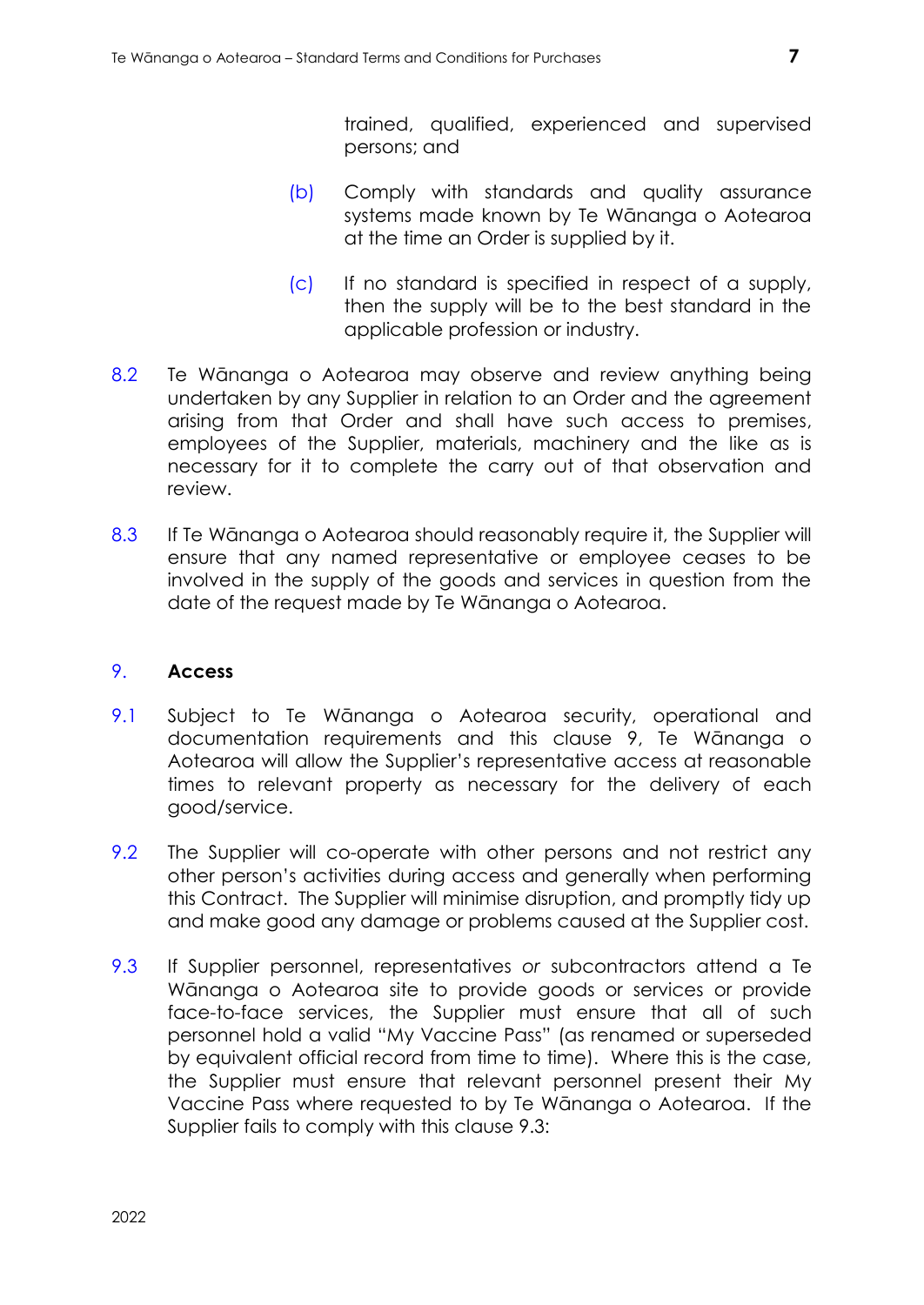- (a) any Supplier personnel that do not hold a valid "My Vaccine Pass" will not be permitted to attend any Te Wānanga o Aotearoa site or provide face-toface services; and
- (b) Te Wānanga o Aotearoa may suspend or cancel this Contract in accordance with clause [23.1\(a\).](#page-12-3)

#### <span id="page-7-0"></span>10. **Operational Requirements**

- 10.1 The Supplier will:
	- (a) Ensure that the Supplier personnel and any of the Supplier's representatives */* subcontractors and visitors, comply with Te Wānanga o Aotearoa security, operational and documentation requirements and with applicable law. It shall be the obligation of the Supplier to ensure that it is fully familiar with those security, operational and documentation requirements.
	- (b) Have and comply with the Supplier's own appropriate health and safety plan, and promptly notify Te Wānanga o Aotearoa:
	- (i) If any hazard exists at any of Te Wānanga o Aotearoa premises due to the acts or omissions of the Supplier and/or visitors; and
	- (ii) Of any accident or serious harm that occurs to, or is caused by, the Supplier's representatives or visitors at Te Wānanga o Aotearoa premises.

#### <span id="page-7-1"></span>11. **Insurance**

11.1 The Supplier will have in force and maintain at its own cost such policy or policies of insurance with a reputable insurer authorised to act as such which provides adequate insurance cover in respect of the provision of goods / services to Te Wānanga o Aotearoa and will upon request satisfy Te Wānanga o Aotearoa that such insurance is in place.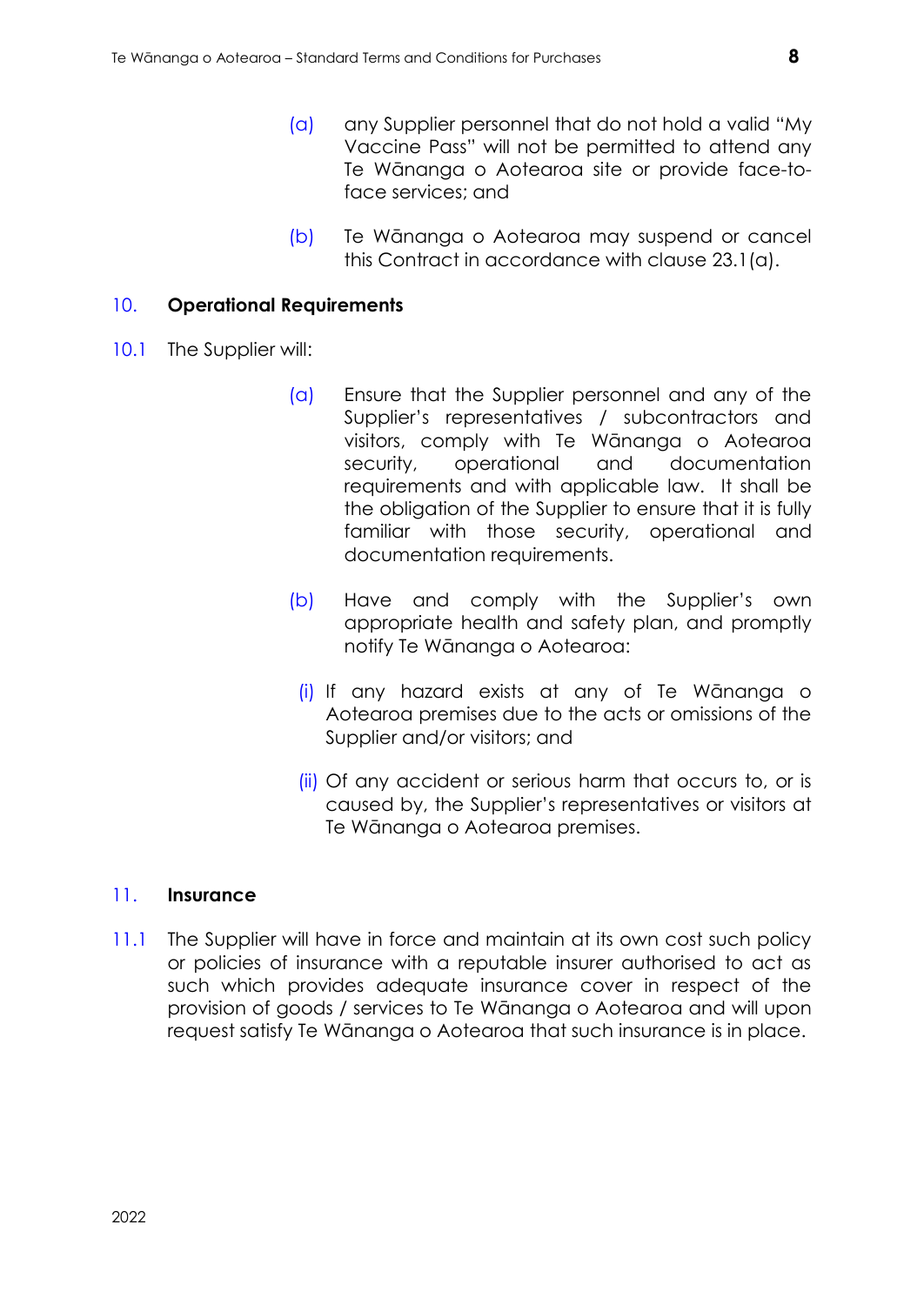#### <span id="page-8-0"></span>12. **Confidential Information**

- 12.1 All information acquired or generated as a result of this Contract is to be treated as confidential by the Supplier.
- 12.2 The Supplier agrees to bind its management, staff and sub-contractors to these confidentiality clauses.

#### <span id="page-8-1"></span>13. **Intellectual Property**

- 13.1 The parties agree that any intellectual property belonging to Te Wānanga o Aotearoa prior to the commencement of this agreement or generated pursuant to this agreement (**IP**) will belong to Te Wānanga o Aotearoa.
- 13.2 The Supplier will:
	- (a) Ensure that its management, staff and sub-contractors agree to sign any documents at any time as may be required by Te Wānanga o Aotearoa or if necessary to ensure that Te Wānanga o Aotearoa is able to enjoy the full benefits of the IP;
	- (b) Not contest Te Wānanga o Aotearoa ownership of the IP Rights.
- 13.3 All traditional or indigenous or cultural rights used in the course of this Contract that belongs to any whanau, hapu, or iwi, remains the Intellectual and Cultural Property rights with that whanau, hapu or iwi. The use of Intellectual and Cultural Property as described in this paragraph does not constitute a transfer of ownership to Te Wānanga o Aotearoa.
- 13.4 The Supplier hereby indemnifies Te Wānanga o Aotearoa from all actions, costs, claims, demands, expenses and liabilities whatsoever resulting from any actual or alleged infringement of Intellectual Property brought against Te Wānanga o Aotearoa as a result of the Supplier's actions. The Supplier shall defend or (at Te Wānanga o Aotearoa option) assist in the defence of any proceedings which may be bought in connection to infringement of Intellectual Property.
- 13.5 At the end of the Contract, all materials supplied by Te Wānanga o Aotearoa or generated pursuant to this agreement (including rough drafts), will be returned to Te Wānanga o Aotearoa at Te Wānanga o Aotearoa request.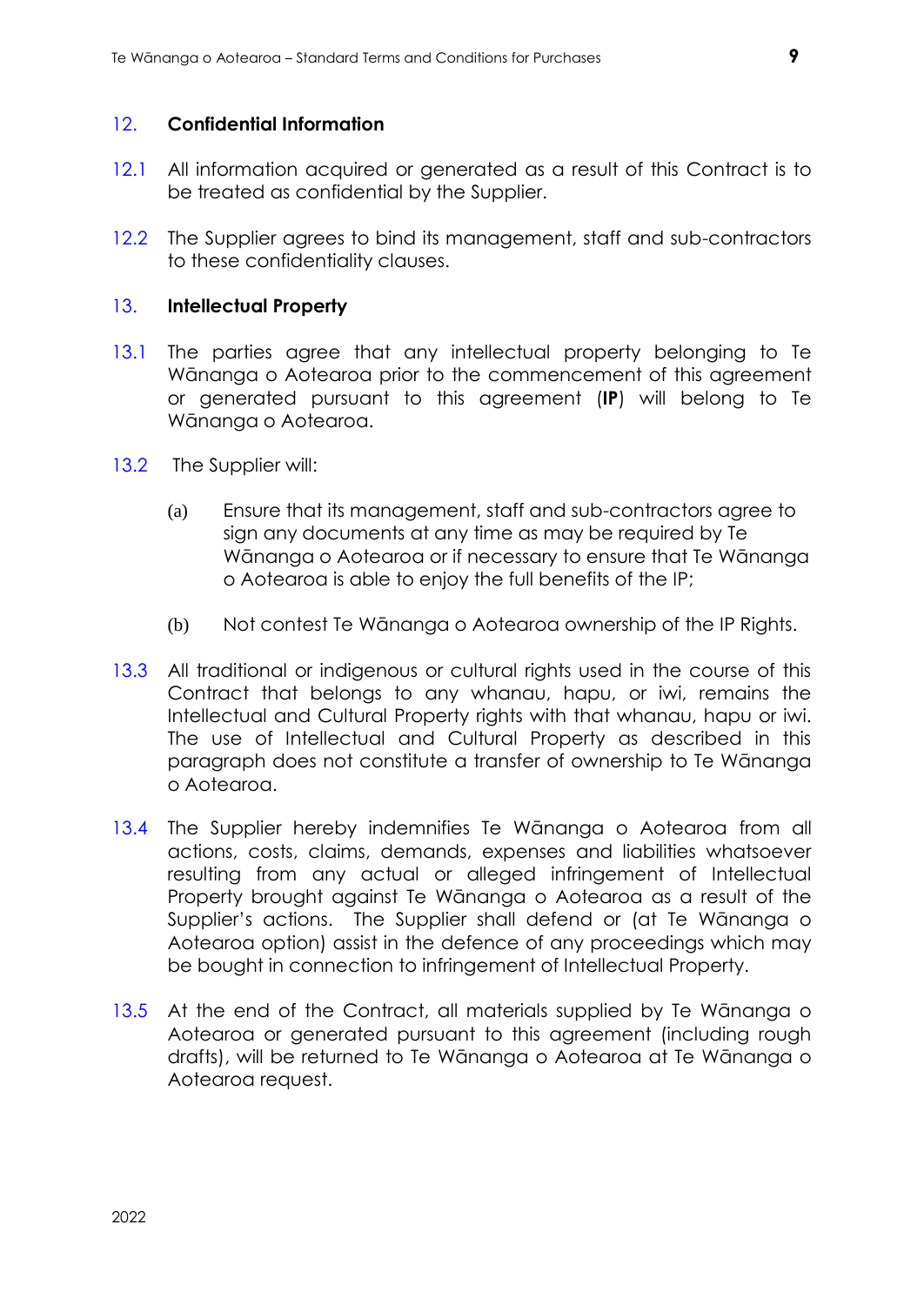## <span id="page-9-0"></span>14. **Documentation / training**

- 14.1 The Supplier will supply, with goods/services, appropriate documentation in English, and a reasonable amount of training to enable Te Wānanga o Aotearoa to independently install, operate and maintain goods/services provided.
- 14.2 The Supplier will promptly and freely provide Te Wānanga o Aotearoa with updates of that information as it becomes available. Te Wānanga o Aotearoa may freely copy any relevant information for use by Te Wānanga o Aotearoa.

## <span id="page-9-1"></span>15. **Payment**

- 15.1 Payment will be made by Te Wānanga o Aotearoa to the Supplier by the 20<sup>th</sup> day of the month following the month in which:
	- (a) An acceptance certificate for the relevant good/service was given by Te Wānanga o Aotearoa to the Supplier, if applicable; or
	- (b) Te Wānanga o Aotearoa received the products or services; and
	- (c) Te Wānanga o Aotearoa received a correct itemised tax invoice for the relevant good/service quoting the Te Wānanga o Aotearoa Purchase Order number applicable to the Order.
- 15.2 Te Wānanga o Aotearoa reserves the right not to pay invoices that cannot be matched against a Te Wānanga o Aotearoa Purchase Order.
- 15.3 Te Wānanga o Aotearoa may set off any amount that is or may become payable by it to the Supplier against any amount that is or may become payable by the Supplier to Te Wānanga o Aotearoa whether or not arising from the same supply transaction. Te Wānanga o Aotearoa shall clearly identify any set off which is made.

#### <span id="page-9-2"></span>16. **Title**

16.1 Where Te Wānanga o Aotearoa is buying a good or output for a service, clear title passes to Te Wānanga o Aotearoa at the earlier of delivery or any earlier payment for it. This does not affect the rights of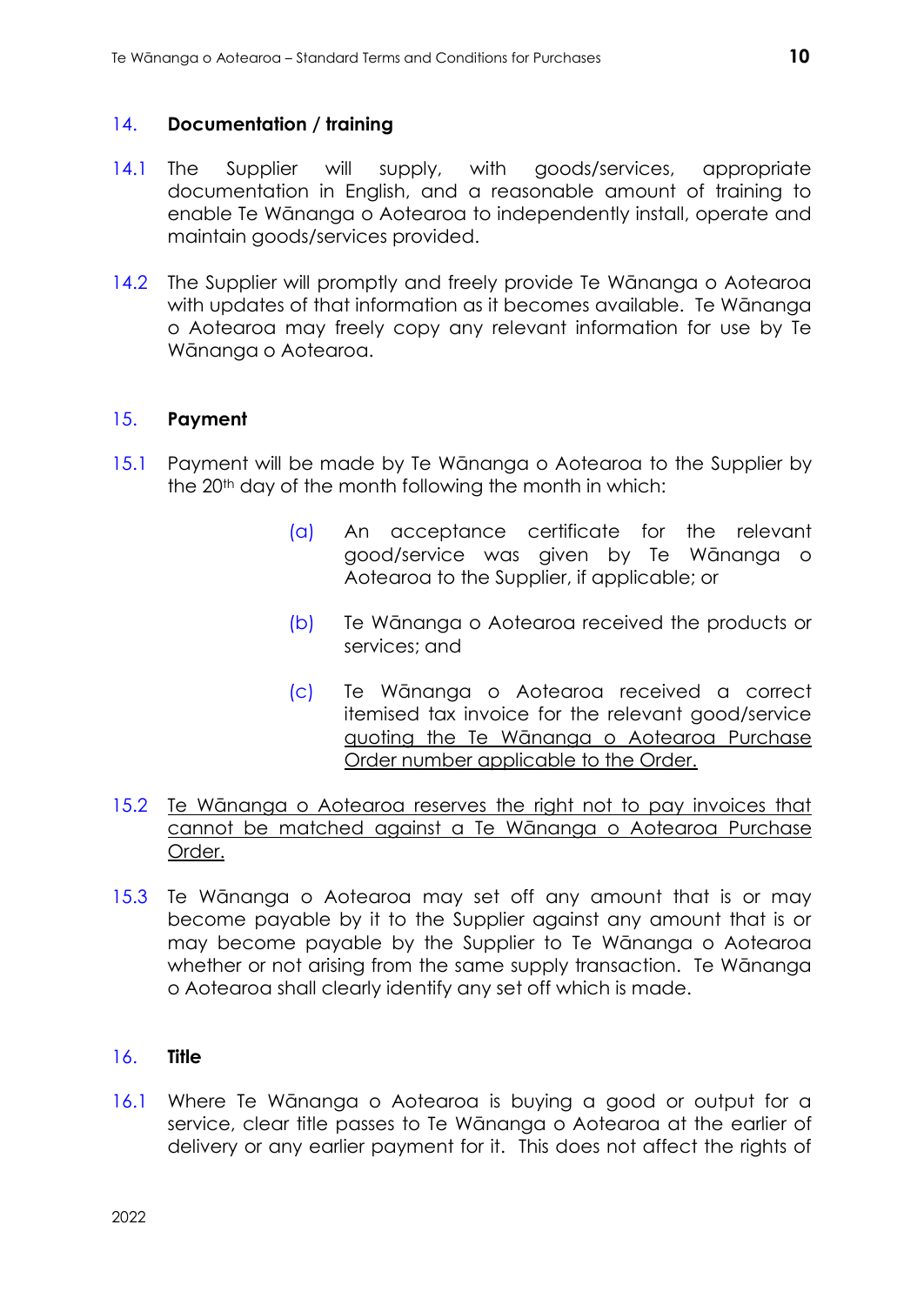Te Wānanga o Aotearoa to reject goods or services in accordance with these Standard Terms and Conditions.

#### <span id="page-10-0"></span>17. **Risk**

17.1 Risk in each good/service remains with the Supplier until completion of delivery and (where appropriate) acceptance by Te Wānanga o Aotearoa. Delivery and installation shall be at the cost and risk of the Supplier.

#### <span id="page-10-1"></span>18. **Support**

18.1 The Supplier will ensure that Te Wānanga o Aotearoa has access to the prompt supply of appropriate support (e.g. spares, maintenance service) on a reasonable basis throughout the expected life of each good/service.

#### <span id="page-10-2"></span>19. **Cancellation / Termination**

- 19.1 Te Wānanga o Aotearoa has the right to terminate this Contract if the Supplier commits or allows to be committed any breach of any of the terms of this Contract and fails to remedy the breach, to the satisfaction of Te Wānanga o Aotearoa acting reasonably, within fourteen (14) days of receipt of notice in writing from Te Wānanga o Aotearoa requiring the breach to be remedied.
- 19.2 If the Supplier or Te Wānanga o Aotearoa are delayed or prevented from performing their obligations under the Order by circumstances beyond the reasonable control of either of them such performance shall be suspended and if it cannot be completed within a reasonable time after the due date as specified in the Order, the Order may be cancelled by either party.
- 19.3 Te Wānanga o Aotearoa reserves the right to cancel the whole or any part of an Order or any consignment if the Order is not completed in all respects in accordance with the Order.
- 19.4 If Te Wānanga o Aotearoa cancels the whole or any part of an Order or consignment it shall only be obliged to pay the Supplier in relation to such items of the Order or consignment that have been expressly accepted by Te Wānanga o Aotearoa.
- 19.5 In the event of Te Wānanga o Aotearoa cancelling the Order due to the Supplier not meeting the requirements of the Order in total or part,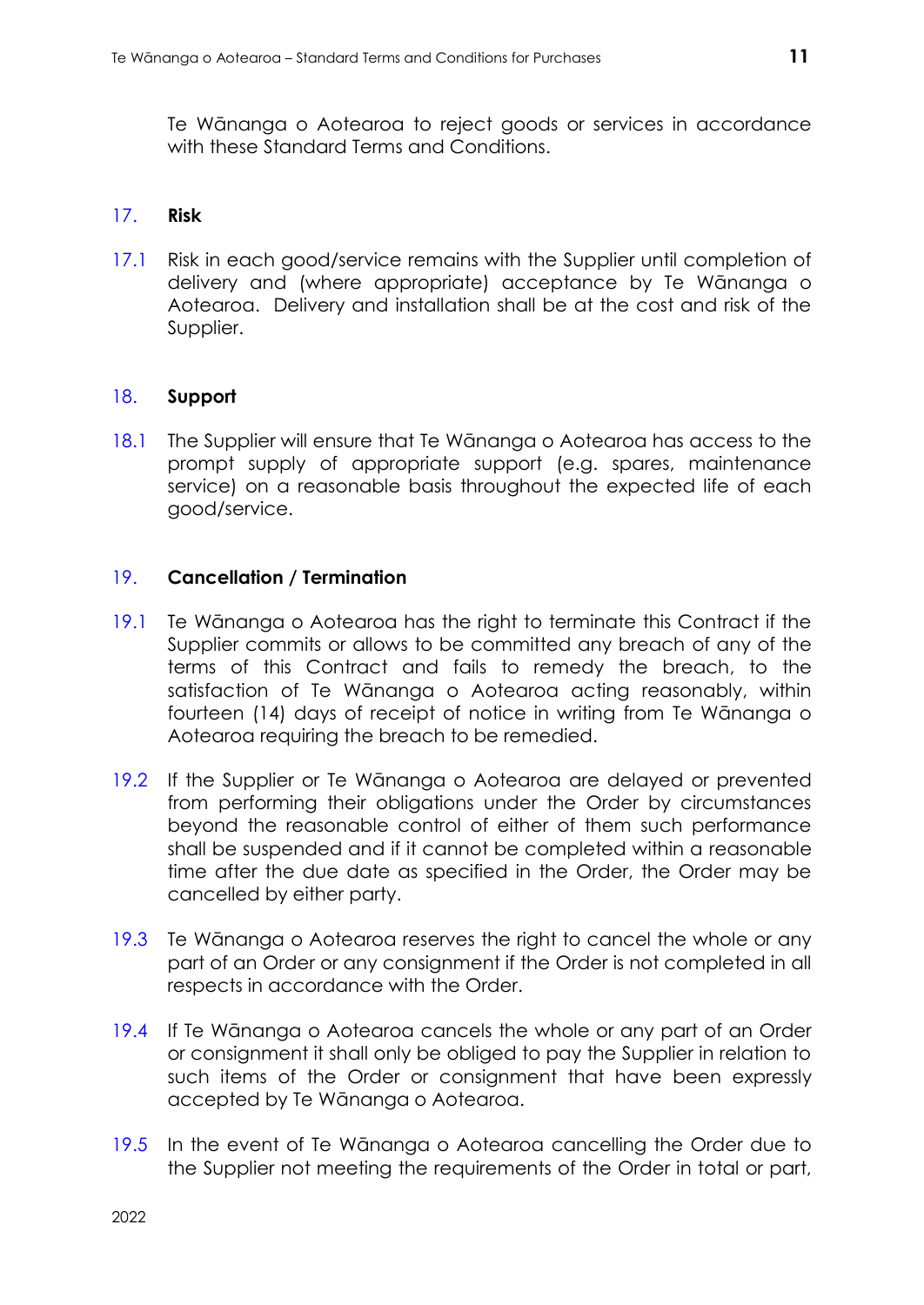Te Wānanga o Aotearoa will be entitled to purchase from a third party a like quantity of goods of similar description and quality and in that event the Supplier shall reimburse Te Wānanga o Aotearoa on demand for all expenditure incurred by Te Wānanga o Aotearoa in connection with the said cancellation including any increase in price over that agreed in the original Order.

- 19.6 The Supplier can terminate this Contract by giving one calendar months notice in writing to Te Wānanga o Aotearoa if Te Wānanga o Aotearoa has not paid the Supplier's invoice for more than 15 working days after any payment is due; unless Te Wānanga o Aotearoa has given notice within 10 working days of receipt of the invoice that there is a dispute over the payment.
- 19.7 If this Contract is terminated, the termination of the Contract does not prevent either party from pursuing any rights or remedies available to them before the termination of the Contract.
- 19.8 Upon the expiry or earlier termination of this Agreement the Supplier shall at its cost promptly deliver up all property of Te Wānanga o Aotearoa, including all Intellectual Property and Confidential Information, held in the Supplier's possession or control. This includes all hardcopy and electronic files, documents or information either provided to the Supplier by Te Wānanga o Aotearoa or furnished, produced or received by the Supplier in connection with the Services under this Agreement."

#### <span id="page-11-0"></span>20. **General Warranties**

- 20.1 By accepting an Order the Supplier warrants:
	- (a) Where applicable, each good will be properly installed and integrated into, will be compatible with and will not damage, Te Wānanga o Aotearoa relevant systems and other property;
	- (b) Each good/service supplied by the Supplier will for the specified warranty periods, or if there is no specified period, then for 12 months from the later of the date of delivery and the date of first use by Te Wānanga o Aotearoa:
	- (c) Be fit for the expected use and purpose; and
	- (d) Be free from any defect in design, materials, workmanship and title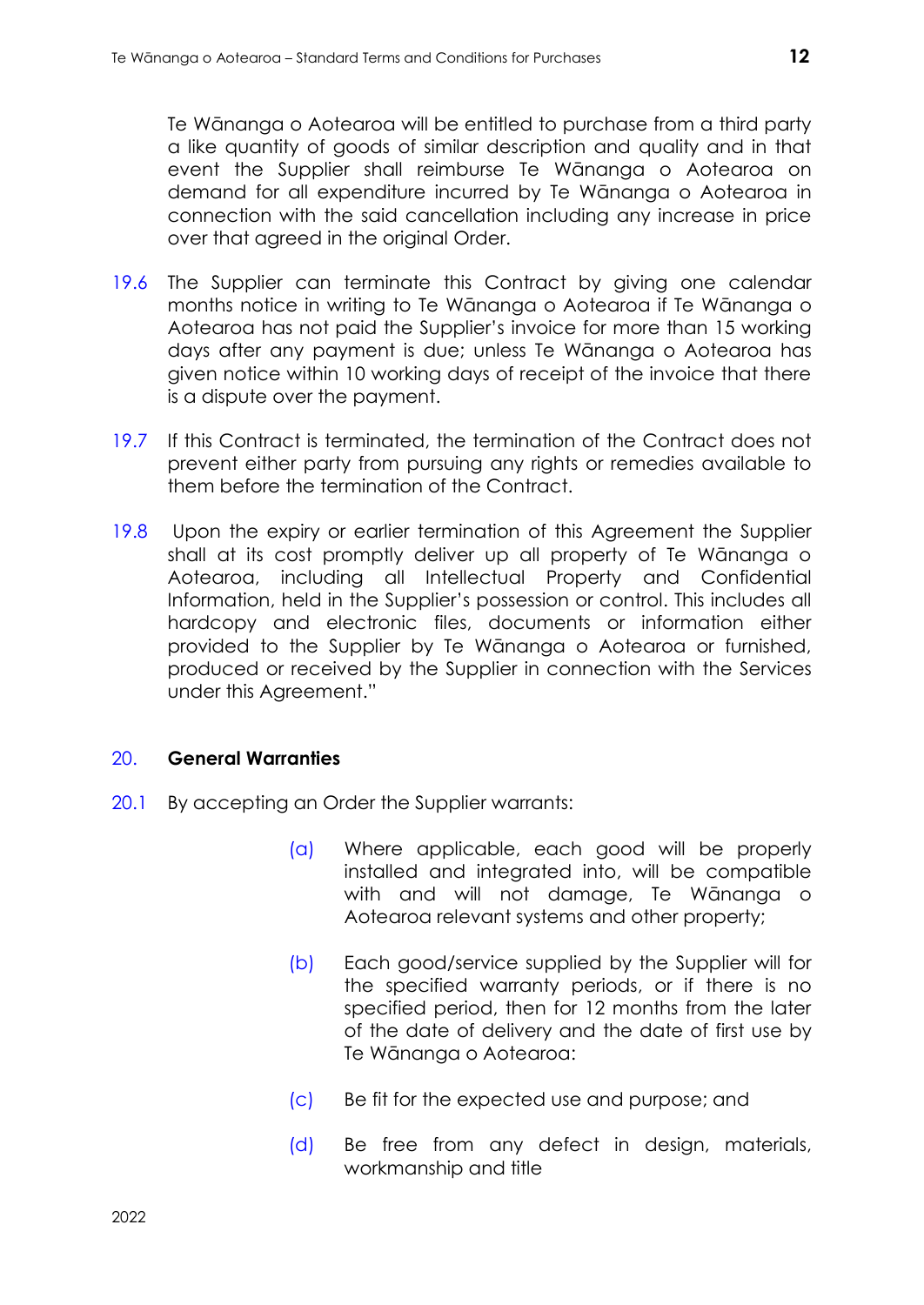- 20.2 Ownership, possession, modification, use or resale of any good/service supplied by the Supplier will not infringe any third party rights and the Supplier will protect Te Wānanga o Aotearoa from any infringement claim or proceeding;
- 20.3 No form of inducement or reward has been or will be directly or indirectly provided to any of Te Wānanga o Aotearoa representatives.
- 20.4 The warranties set out in this clause are additional to any other assurances given by the Supplier or that are implied by custom or law.
- 20.5 The Supplier will, to the extent possible, pass on to Te Wānanga o Aotearoa the benefit of any warranty or other assurance from any other person in respect of each good/service supplied to the intent that Te Wānanga o Aotearoa may have recourse against those persons through the Supplier.

#### <span id="page-12-0"></span>21. **Warranty claims**

21.1 The Supplier will promptly remedy each warranty claim to Te Wānanga o Aotearoa satisfaction. Te Wānanga o Aotearoa may require repair or replacement solutions and a temporary solution while the claim is being remedied. Components replaced or upgraded within a warranty claim will not be charged to Te Wānanga o Aotearoa. Warranty periods are suspended while each claim is being remedied, and then start again for the remaining warranty period of completion of remedying each defect.

#### <span id="page-12-1"></span>22. **Compliance with laws/authorisations**

22.1 The Supplier will ensure that the Supplier, and each good/service supplied, complies with all New Zealand laws, codes and standards.

#### <span id="page-12-2"></span>23. **Failure by Suppliers**

- <span id="page-12-3"></span>23.1 If the Supplier:
	- (a) Breaches, or fails to properly or promptly perform, any of the Supplier's obligations and fails to remedy the situation to Te Wānanga o Aotearoa satisfaction within two working days after notice from Te Wānanga o Aotearoa of the breach or failure;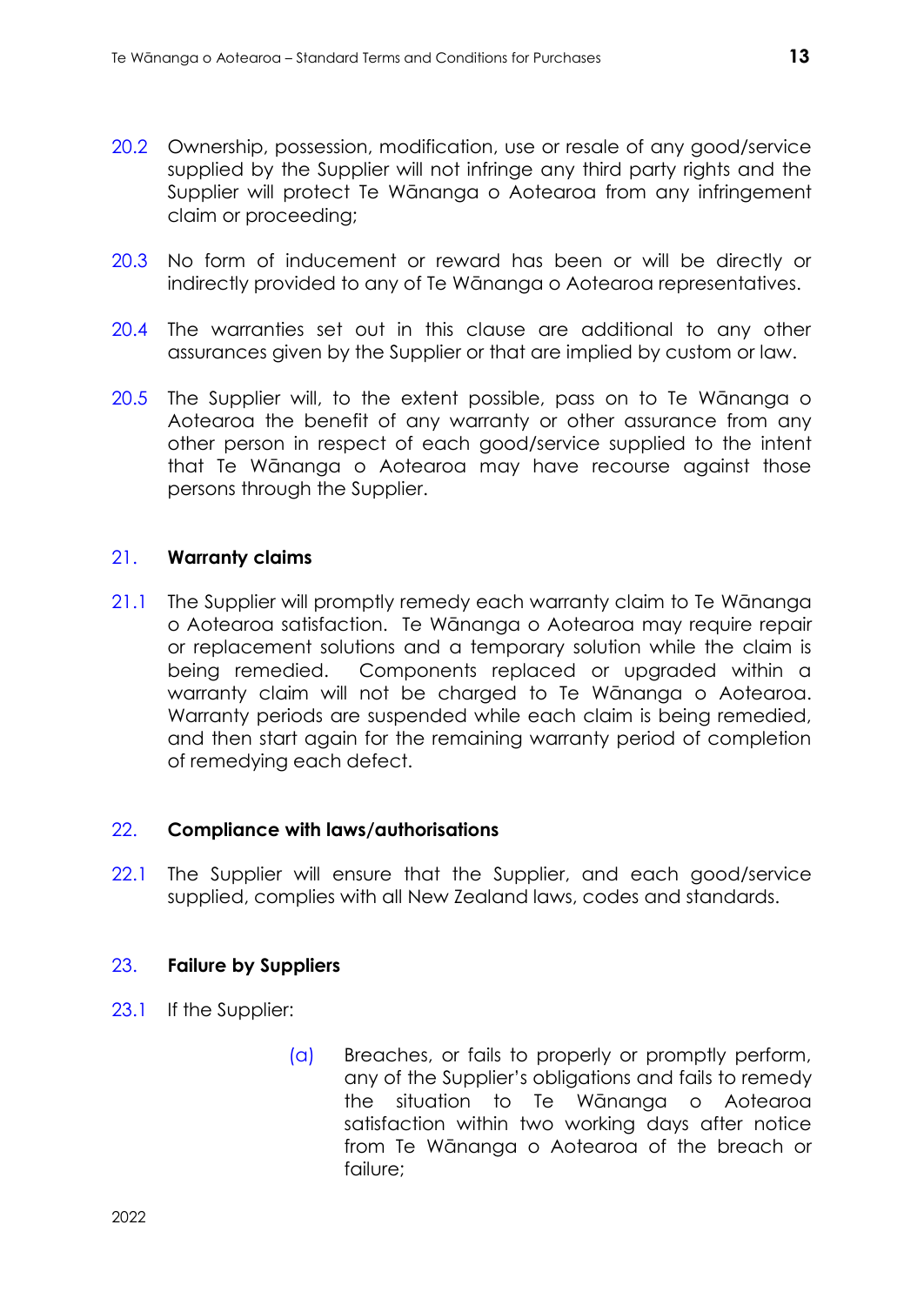- (b) Is or becomes insolvent or bankrupt, or is in or goes into receivership or liquidation; or
- (c) Has a change of control or ownership, a conflict of interest with Te Wānanga o Aotearoa interests, which Te Wānanga o Aotearoa considers sufficiently inappropriate;

#### **Te Wānanga o Aotearoa may:**

- (i) Suspend or terminate this Contract (in whole or in part) by written notice to the Supplier; and/or
- (ii) Have the requirement performed by its own personnel or anyone else and recover the full costs of so doing from the Supplier.

The rights contained in this clause 23 are in addition to those set out in clause 19.

#### <span id="page-13-0"></span>24. **Indemnity**

24.1 The Supplier will promptly make good, and protect Te Wānanga o Aotearoa and its representatives from, any damage, problem, claim or proceedings the Supplier causes in relation to the goods / services.

#### <span id="page-13-1"></span>25. **Te Wānanga o Aotearoa liability limited**

25.1 To the extent allowed by law, Te Wānanga o Aotearoa will not be liable (in contract or tort, including negligence, or otherwise) to the Supplier for any indirect damage, loss (including loss of profits or business) or cost caused or contributed to by Te Wānanga o Aotearoa, in relation to this Contract. Each of Te Wānanga o Aotearoa representatives is also to enjoy the benefit of this provision.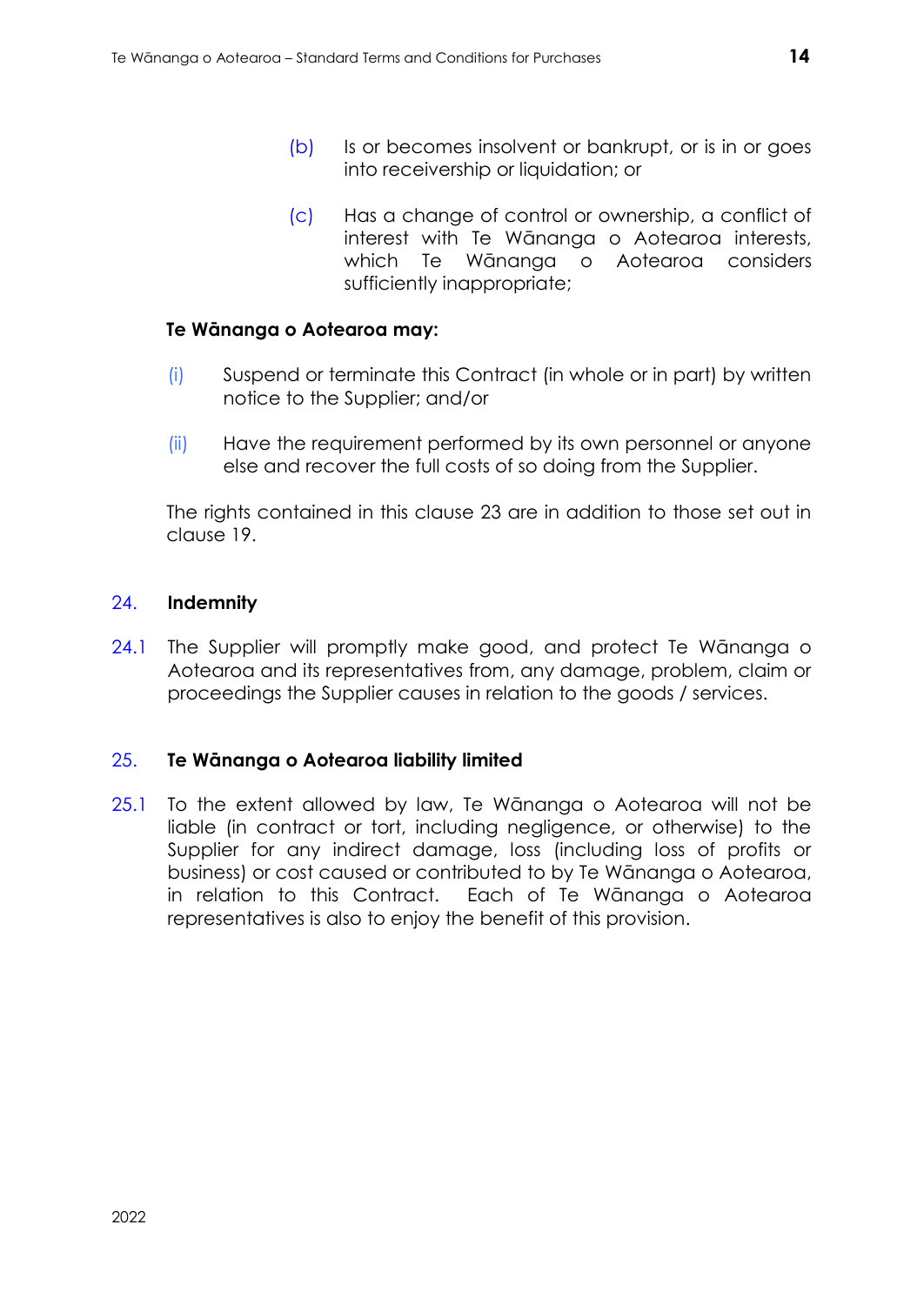#### <span id="page-14-0"></span>26. **Confidentiality**

26.1 The Supplier will keep confidential and secure, and not misuse, any information of Te Wānanga o Aotearoa, which would reasonably be expected to be proprietary, or commercially sensitive or confidential. Disclosure and use of information to the extent required by law is allowed. The Supplier shall indemnify Te Wānanga o Aotearoa against the unauthorised publication or disclosure of any such information, materials or documents.

#### <span id="page-14-1"></span>27. **No assignment / subcontracting**

- 27.1 Neither the Contractor nor Te Wānanga o Aotearoa are able to assign their rights or otherwise dispose of their interest in this Contract without getting the prior written consent of the other party. Such consent shall not be unreasonably withheld.
- 27.2 The Contractor may not subcontract its obligations under this Contract without the prior written consent of Te Wānanga o Aotearoa.
- 27.3 The Contractor will at all times remain primarily liable to Te Wānanga o Aotearoa for the acts and omissions of the Contractor's subcontractors.
- 27.4 The Supplier will keep Te Wānanga o Aotearoa informed about the involvement of subcontractors on a fully transparent basis and ensure each subcontract has 'pass through' provisions allowing Te Wānanga o Aotearoa to directly benefit from and enforce it.

#### <span id="page-14-2"></span>28. **Relationships**

28.1 Nothing in this document creates or evidences any legal partnership, joint venture, agency or employer/employee relationship between the parties.

#### <span id="page-14-3"></span>29. **Non Solicitation**

- 29.1 For a minimum period for 12 months from the last date on which goods or services were provided the Supplier shall not on its own account or in connection with any other firm or person, firm or entity:
	- (a) Canvass or solicit for employment or engagement any Te Wānanga o Aotearoa personnel; or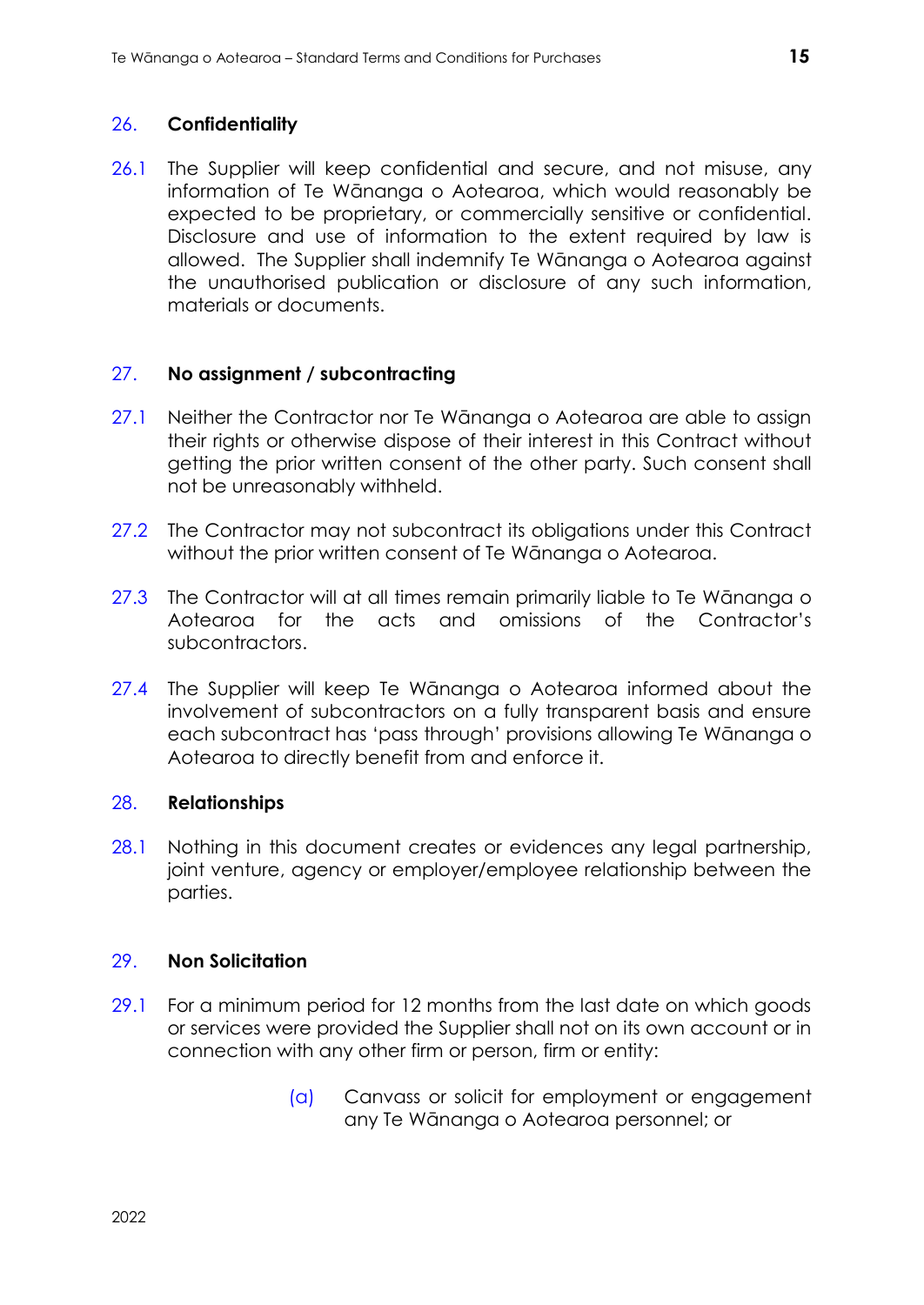(b) Recommend any Te Wānanga o Aotearoa personnel to anyone that might result in an approach to Te Wānanga o Aotearoa personnel to leave the employment or engagement of Te Wānanga o Aotearoa.

#### <span id="page-15-0"></span>30. **Disputes**

30.1 If either party believes there is a dispute relating to these Terms of Business or any associated Agreement, it will promptly notify the other party and give written details of the dispute. If the dispute is not resolved within ten working days by senior representatives of the parties, it will be referred to an individual or organisation acceptable to both parties. Both parties agree to co-operate and exercise reasonableness in deciding on the individual or organisation engaged to resolve the dispute, and consent to reaching settlement within ten working days of the third party being involved. If the dispute is not resolved within 30 working days of first being raised in writing then either party may take other action including legal proceedings.

#### <span id="page-15-1"></span>31. **Conflicts of Interest**

- 31.1 The Supplier warrants that they have no Conflict of Interest or contractual obligation to another person or organisation that limits their right or ability to perform the work under this Contract, and they have completed and returned Te Wānanga o Aotearoa standard Declaration of Interest form prior to the commencement of this Contract.
- 31.2 The Supplier is not permitted to enrol in any Te Wānanga o Aotearoa programme that the Supplier is engaged to deliver including any Supplier programme being tutored by another person.

#### <span id="page-15-2"></span>32. **Joint and Several Liability**

32.1 If two or more individuals execute this Contract as the Supplier, except where the individuals are executing this Contract on behalf of a corporate entity, the individual signatories shall be jointly and severally liable for any Supplier obligation or liability arising from this Contract.

## <span id="page-15-3"></span>33. **Governing law**

33.1 New Zealand law governs this Contract.